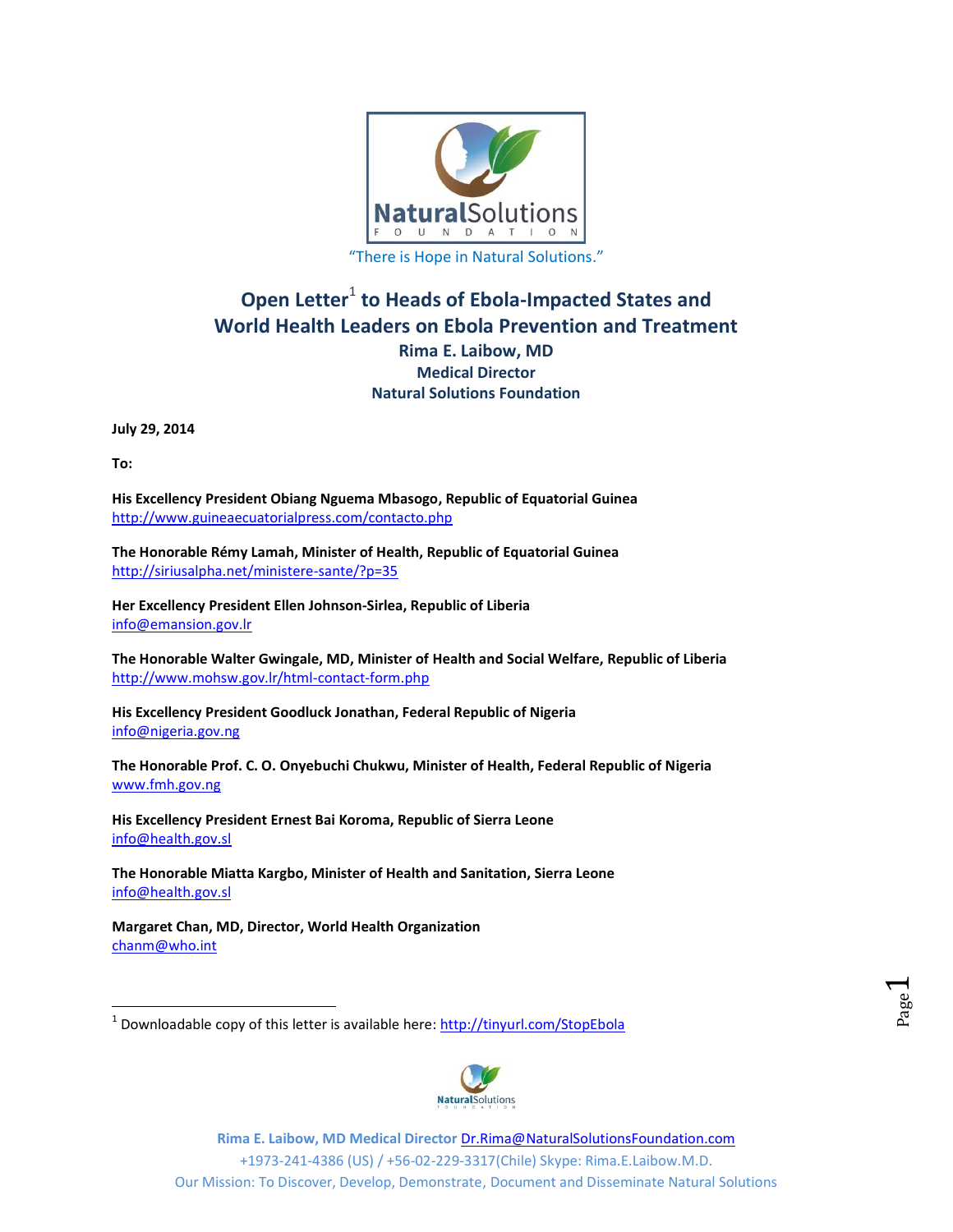**Dr Luis Gomes Sambo, Regional Director for Africa, World Health Organization** [boakyec@afro.who.int](mailto:boakyec@afro.who.int)

**Joanne Liu, MD, International Director, Médecins Sans Frontières** [info@doctorswithoutborders.org](mailto:info@doctorswithoutborders.org)

### **Your Excellencies, Honorable Ministers and Esteemed Directors,**

I am writing urgently to propose to you that there is good reason to believe that there already is a natural solution for, and prevention against, the terrifying novel Ebola virus for which, at this point, no effective treatment or counter measures are thought to exist.

When I addressed 47 African Ministers of Health in Mombasa in 2007 I was deeply concerned about pathogens such as Avian Influenza, HIV and Ebola. At the request of the newly elected President of the organization of Ministers of Health I delivered a similar statement of hope at that time to the one that follows.

There is, in fact, a well-established, non-toxic anti-microbial, without any known side effects, available at remarkably low cost which –

- Requires no refrigeration
- Is self-sterilizing.
- Is readily available
- Has a very long shelf life
- Is not subject to degradation under temperature and humidity extremes.

#### **That nutrient substance is Nano Silver.**

The anti-viral effects of Nano Silver are well known and well established by numerous studies<sup>23</sup>,

The risks of Nano Silver to the environment are slim-to-none<sup>4,5,6</sup> since it is comprised not of colloidal or ionic silver particles (which can show some minor toxicity) but very small metallic

Page  $\boldsymbol{\sim}$ 

 $6$  "Metallic silver appears to pose minimal risk to health" 0912f509777c7e7934000000.pdf



**Rima E. Laibow, MD Medical Director** [Dr.Rima@NaturalSolutionsFoundation.com](mailto:Dr.Rima@NaturalSolutionsFoundation.com) 

+1973-241-4386 (US) / +56-02-229-3317(Chile) Skype: Rima.E.Laibow.M.D.

<sup>&</sup>lt;sup>2</sup> <http://aem.asm.org/content/early/2014/01/27/AEM.03427-13.abstract>

<sup>&</sup>lt;sup>3</sup> [www.mdpi.com/journal/molecules](http://www.mdpi.com/journal/molecules) *Molecules* **2011**, *16*, 8894-8918; doi:10.3390/molecules16108894, molecules-16-08894.pdf

<sup>4</sup> "*There is apparently no reason to consider silver nanoparticles more dangerous for aquatic ecosystems than silver ions*["http://www.sciencedaily.com/releases/2013/02/130228080338.htm](http://www.sciencedaily.com/releases/2013/02/130228080338.htm)

<sup>&</sup>lt;sup>5</sup> "There is no strong evidence for the toxicity of nanosilver" [http://phys.org/news/2013-04-environmental-impact](http://phys.org/news/2013-04-environmental-impact-nanosilver.html)[nanosilver.html](http://phys.org/news/2013-04-environmental-impact-nanosilver.html)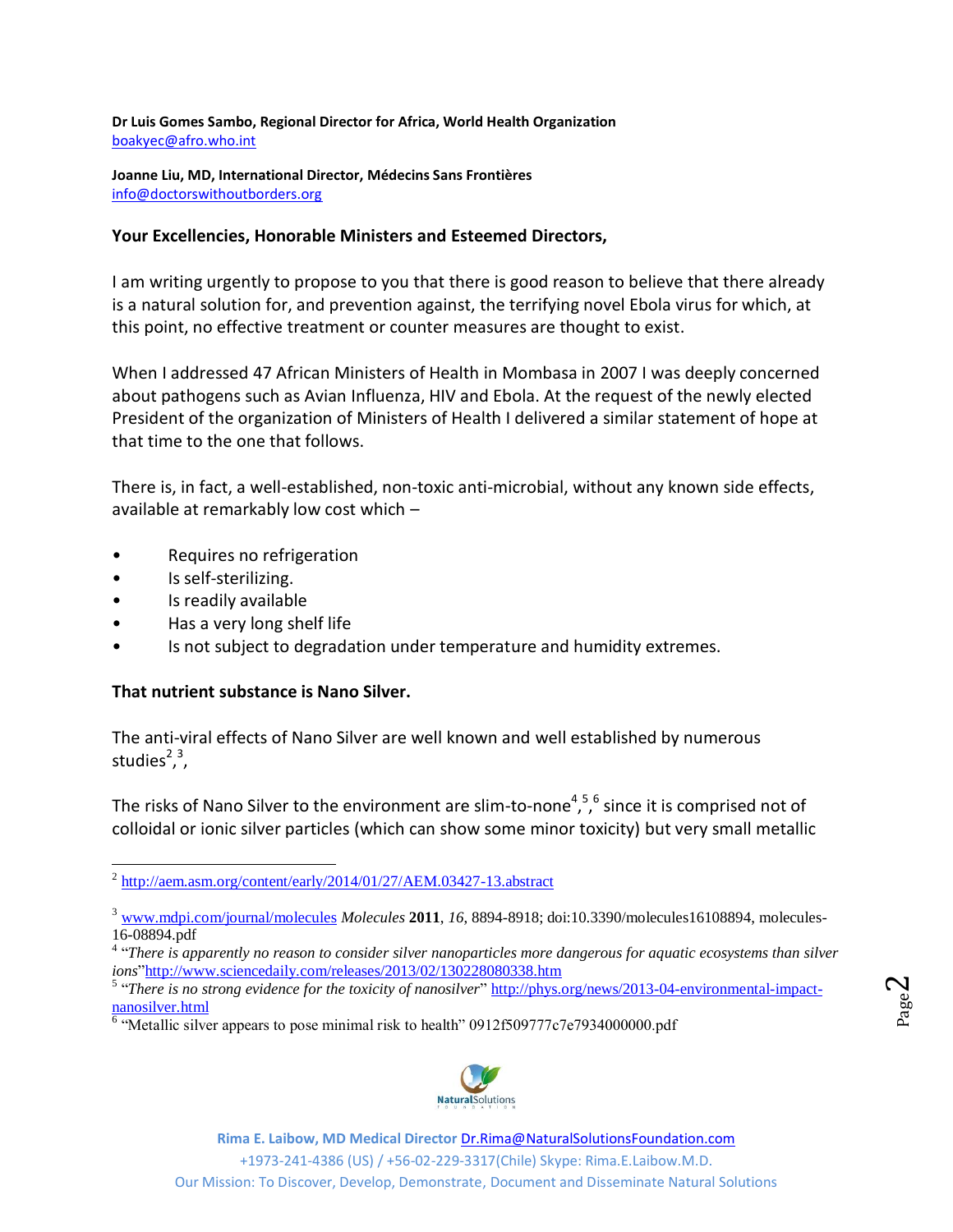silver particles. Its efficacy as a non-toxic, novel anti-viral therapy which leaves normal biota intact is extremely promising<sup>7,8910</sup>:

*"Silver nanoparticles have mainly been studied for their antimicrobial potential against bacteria, but have also proven to be active against several types of viruses including human imuno-deficiency virus, hepatitis B virus, herpes simplex virus, respiratory syncytial virus, and monkey pox virus. The use of metal nanoparticles provides an interesting opportunity for novel antiviral therapies."<sup>11</sup>*

Nano silver particles interfere with binding and replication in ways which cannot lead to the development of resistant organisms $^{12}$ ,  $^{13}$ :

*"…silver nanoparticles exert anti-HIV activity at an early stage of viral replication, most likely as a virucidal agent or as an inhibitor of viral entry. Silver nanoparticles bind to gp120 in a manner that prevents CD4-dependent virion binding, fusion, and infectivity, acting as an effective virucidal agent against cell-free virus (laboratory strains, clinical isolates, T and M tropic strains, and resistant strains) and cell-associated virus. Besides, silver nanoparticles inhibit post-entry stages of the HIV-1 life cycle. Conclusions*

*These properties make them a broad-spectrum agent not prone to inducing resistance that could be used preventively against a wide variety of circulating HIV-1 strains."<sup>14</sup>*

And

*Silver does not induce resistance in microorganisms and this ability in Nanosize is stronger***.** 15

These results have been replicated often against many organisms. In fact, *no* reports were found in a literature search for Nano Silver failures as a virucide.

Nano Silver as a natural virucide offers the following advantages:

 $^{11}$  Ibid

l

<sup>12</sup> Multidirectional activity of nanosilver compromises the induction of microbial defensive mechanisms and stops the development of bacterial resistance.<http://wydawnictwo.up.lublin.pl/annales/Zootechnica/2013/2/01.pdf>

<sup>13</sup> Nanostructured silver damages the cell structure, affects energy metabolism and the genetic material of microorganisms.<http://wydawnictwo.up.lublin.pl/annales/Zootechnica/2013/2/01.pdf>

<sup>15</sup> [http://sid.ir/en/VEWSSID/J\\_pdf/85820090204.pdf](http://sid.ir/en/VEWSSID/J_pdf/85820090204.pdf)



**Rima E. Laibow, MD Medical Director** [Dr.Rima@NaturalSolutionsFoundation.com](mailto:Dr.Rima@NaturalSolutionsFoundation.com) 

+1973-241-4386 (US) / +56-02-229-3317(Chile) Skype: Rima.E.Laibow.M.D.

<sup>&</sup>lt;sup>7</sup> <http://daru.tums.ac.ir/index.php/daru/article/view/430.pdf>

<sup>&</sup>lt;sup>8</sup> <http://www.biomedcentral.com/content/pdf/1477-3155-8-1.pdf>

<sup>&</sup>lt;sup>9</sup> <http://wydawnictwo.up.lublin.pl/annales/Zootechnica/2013/2/01.pdf>

<sup>10</sup> Lansdown AB (2006). "Silver in health care: antimicrobial effects and safety in use". *Current Problems in Dermatology*. Current Problems in Dermatology **33**: 17–34[. doi:](http://en.wikipedia.org/wiki/Digital_object_identifier)[10.1159/000093928.](http://dx.doi.org/10.1159%2F000093928) [ISBN](http://en.wikipedia.org/wiki/International_Standard_Book_Number) [3-8055-8121-1.](http://en.wikipedia.org/wiki/Special:BookSources/3-8055-8121-1) [PMID](http://en.wikipedia.org/wiki/PubMed_Identifier) [16766878.](http://www.ncbi.nlm.nih.gov/pubmed/16766878)

<sup>&</sup>lt;sup>14</sup> <http://www.jnanobiotechnology.com/content/8/1/1>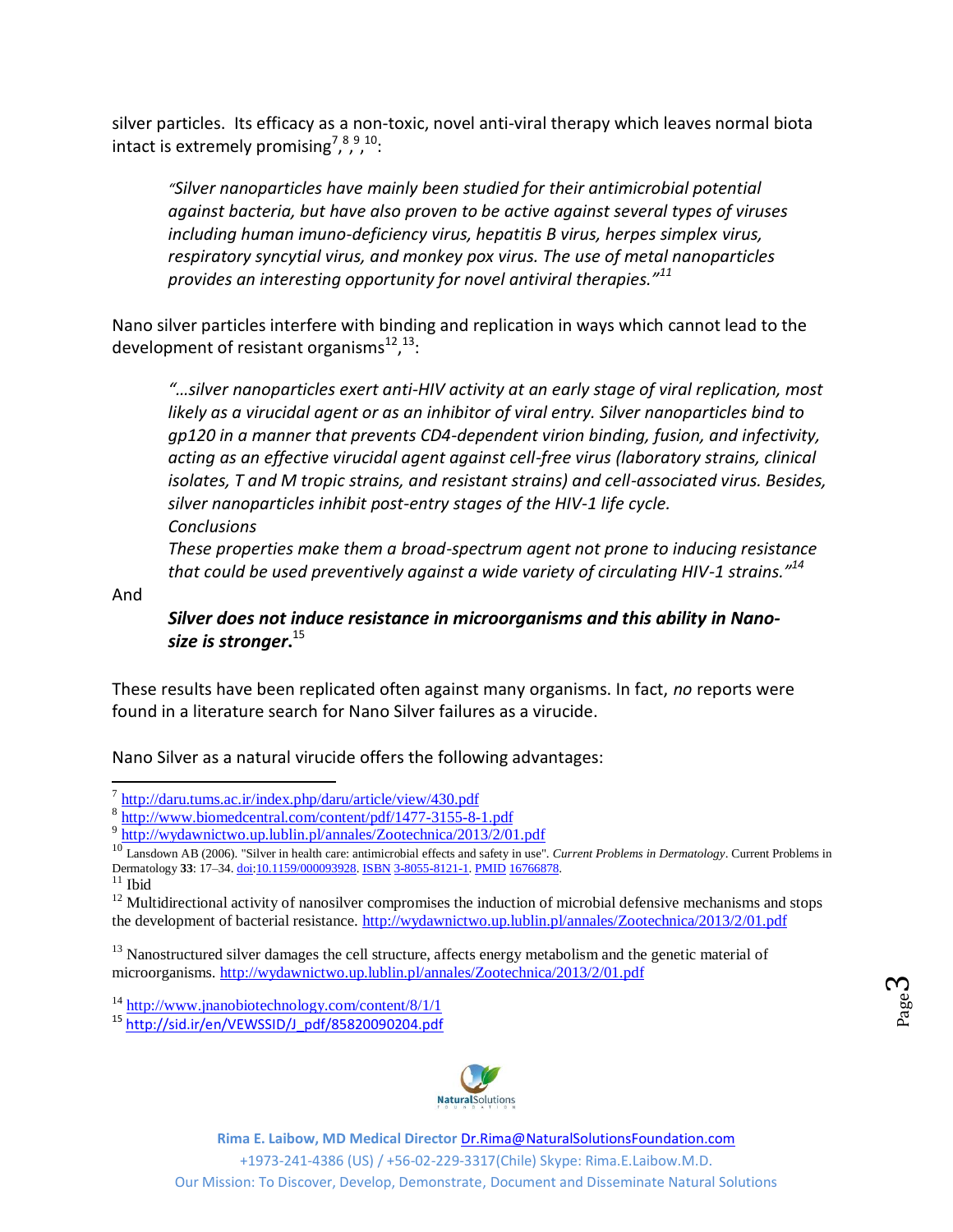- All evidence suggests that Nano Silver will work where vaccines do not exist or fail and are effective even when the immune system is impaired, such as in AIDS.
- While there are some suggestions of mild risks to the environment, our research shows that they are unfounded and often associated with conflicts of interest since the widespread use and acceptance of Nano Silver directly threatens both the powerful vaccine and antibiotic industries.
- Nano Silver is widely used around the world for its anti-microbial characteristics and is, in fact, approved by the United States FDA as a surface cleaner for hospitals, food service and other health-sensitive areas because of its notable efficacy and non-toxic profile.
- Sufficient short term protection for an individual outbreak cluster is provided by the use of Nano Silver that an epidemic can be effectively prevented even after infection clusters have been established.
- Therapy can be started *after* infection, and normal immune function, including GI flora, is left intact to assist in recovery and prevent opportunistic co-infection.
- There is no longer any need to vaccinate whole world populations for control of a viral epidemic.<sup>16</sup>
- Nano Silver is stable at room temperature.
- Nano Silver offers a potentially beneficial therapy against virtually all types of viruses, bacteria and other pathogens (including malaria<sup>17</sup>,<sup>18</sup> and dengue<sup>19</sup>,<sup>20</sup>), is self-sterilizing, reducing its cost and increasing its usefulness in challenging circumstances.
- Nano Silver is a pro-immunity nutrient.

Even nature uses Nano Silver, which is produced as a natural virucide by some organisms<sup>21</sup>. The organism making it showed that "the viral inactivation process was increased with increasing the concentration".<sup>22,23</sup>

# **The entire world grieves with you and watches in fear and hope as the terrible Ebola virus takes an increasing number of lives in your countries while your valiant people try to stem**

Page  $\mathcal{A}$ 

 $^{23}$  <http://www.ncbi.nlm.nih.gov/pubmed/24861012>



+1973-241-4386 (US) / +56-02-229-3317(Chile) Skype: Rima.E.Laibow.M.D.

 $\overline{a}$ <sup>16</sup>[http://www.nanoviricides.com/Antiviral\\_Therapeutics\\_technologies\\_markets\\_and\\_companies\\_January\\_2008.pdf](http://www.nanoviricides.com/Antiviral_Therapeutics_technologies_markets_and_companies_January_2008.pdf) <sup>1717</sup> <http://www.medindia.net/news/Malaria-Cured-by-Silver-Nano-Water-80999-1.htm>

<sup>18</sup> <http://www.ncbi.nlm.nih.gov/pubmed/20936471>

<sup>19</sup> <http://www.ncbi.nlm.nih.gov/pubmed/24632157>

<sup>2020</sup> [http://omicsonline.org/phyto-synthesized-silver-nanoparticles-a-potent-biolarvicidal-agent-2155-](http://omicsonline.org/phyto-synthesized-silver-nanoparticles-a-potent-biolarvicidal-agent-2155-983X.1000111.pdf) [983X.1000111.pdf](http://omicsonline.org/phyto-synthesized-silver-nanoparticles-a-potent-biolarvicidal-agent-2155-983X.1000111.pdf)

 $21$  An invitro study was conducted to investigate the antiviral properties of silver nanoparticles synthesized from fungal strain Aspergillus species isolated from soil. The isolated and characterized silver nanoparticles exhibited as an excellent antiviral property on Bacteriophage viral strain. <http://scholarsresearchlibrary.com/dpl-vol4-iss2/DPL-2012-4-2-649-651.pdf>

 $22$  Ibid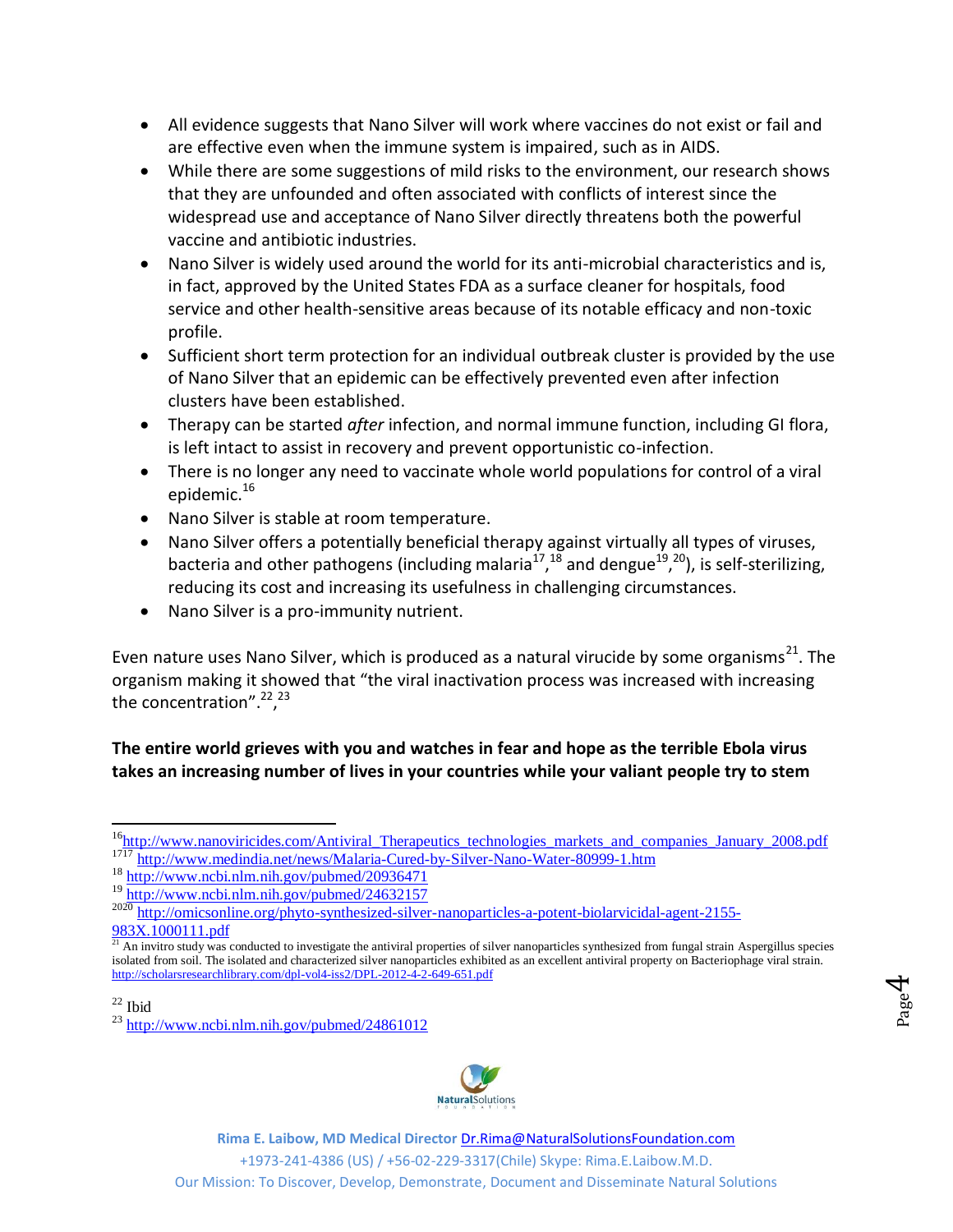# **the tide. But without effective, inexpensive countermeasures, containment will, as we all know, be impossible.**

The recent kidnapping of an afflicted woman from a hospital in Freetown<sup>24</sup>, her subsequent death, and the arrival of an Ebola victim at the airport in Lagos<sup>25</sup> makes that all too apparent.

## **Every nation on this planet is just one airplane away from a pandemic.**

But through the use of small doses (½ teaspoonful three times per day) of 10 PPM Nano silver administered to Ebola victims, contacts and potential contacts, Ebola and other contagious diseases can be eliminated as the deadly scourges that they currently are. This potentially beneficial nutrient therapy is highly cost-effective. Nano Silver is inexpensive.

One final note: even if Nano Silver did have the minor toxic profile incorrectly imputed to it, the risks are so small compared to the dangers of a viral epidemic with a 90% mortality rate that they would be irrelevant in this context. Vaccine adverse effects are well characterized and are deemed irrelevant in public health schemes. Their dangers are vastly greater than that of Nano silver, if any such risks do exist for this nano-virucide.

Happily, the toxic profile is virtually non-existent, as the millennia-long record of its safety in its uses foods and other sensitive areas shows. "Small particles of silver have a long history as general antiseptic and disinfectant. "<sup>26</sup>

**The** *Natural Solutions Foundation***, an international NGO with a history of projects in Benin, Panama, Chile and the United States, stands ready to assist you in your efforts in any way possible.**

**Our** *Nano Silver Pro-Immunity Protocol* **is available upon request.**

I await your response.

 $\overline{a}$ 

Yours in health and freedom, *Rima E. Laibow, MD* Medical Director Natural Solutions Foundation Dr.Rima@NaturalSolutionsFoundation.com

Page L∩

<sup>&</sup>lt;sup>26</sup> <http://daru.tums.ac.ir/index.php/daru/article/view/430.pdf>



+1973-241-4386 (US) / +56-02-229-3317(Chile) Skype: Rima.E.Laibow.M.D.

<sup>&</sup>lt;sup>24</sup> <http://www.bbc.com/news/world-africa-28485041> <sup>25</sup> [http://www.independent.co.uk/news/world/africa/deadly-ebola-virus-spreads-to-nigeria-by-plane-as-sierra-leone](http://www.independent.co.uk/news/world/africa/deadly-ebola-virus-spreads-to-nigeria-by-plane-as-sierra-leone-hunts-kidnapped-patient-9630359.html)[hunts-kidnapped-patient-9630359.html](http://www.independent.co.uk/news/world/africa/deadly-ebola-virus-spreads-to-nigeria-by-plane-as-sierra-leone-hunts-kidnapped-patient-9630359.html)